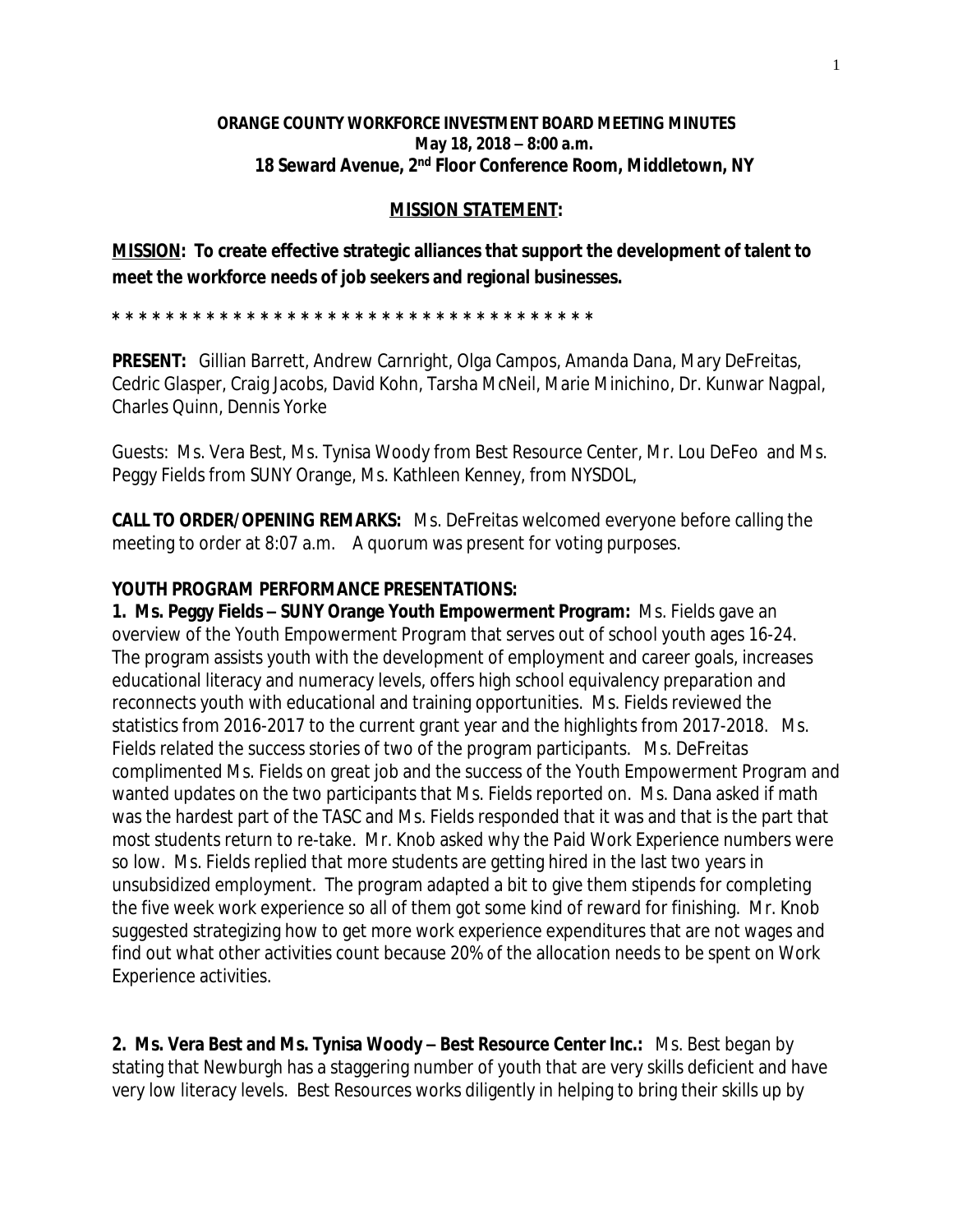teaching work ethic and the importance of work. Many of the youth do not want to work. This year's program was targeted to serve 30 youth. In order to get 30 eligible participants, at least 70 youth have to be interviewed and they have to fit into the program. After motivating them and working with them, they do become motivated and see opportunity in the future. Ms. Best introduced Ms. Woody. She explained that the program is for youth ages 16-24 and hard to serve youth. Many of the participants are on TANF, probation, have mental health issues, drug issues and family issues, lack work skills, have low self-esteem and lack focus. Best Resources tries to change their attitudes and tries to motivate them to become a positive member of the community. Best Resources provides a number of workshops including a workshop called Skills to Pay the Bills. This workshop covers communication, team work, work ethic, and networking skills. Best Resources also teaches healthy lifestyles and educates them about infectious diseases. Ms. Best added that there is a high incidence of HIV in Newburgh schools. A lot of the youth are interested in financial literacy. Youth learn budgeting skills, technology skills, Microsoft office, keyboarding, job search techniques, and use Career Zone. They focus on the HSE-TASC exam which currently 13 students are about to sit for that exam. Intensive case management is also provided. Ms. Woody detailed what each participant was involved in currently. Mr. Knob stated that Best Resources was also under expended for Paid Work Experience and asked how it would be remedied. Ms. Best said that they just started a group that will begin next week, where 5 more participants will go into retail and will have them start before Wednesday of next week. Ms. Best also said that because of their business relationships, the businesses will call and ask if they have any participants who can work. Ms. Woody let the Board know of a success story with a participant. He was a homeless young who got his HSE and Security Guard license, did his internship with DPW and after 10 weeks has a full time job with DPW in the City of Newburgh.

**WIOA FUNDING DISCUSSION AND VOTE:** Mr. Knob stated that last year, there was a major funding cut and Orange-Ulster BOCES was eliminated from the Out of School Youth Program. This year the funding has been increased. Last year's allocation was \$300,000.00 and this year's allocation will be \$450,000.00. Two years ago ETA released a three year RFP. Respondents were Orange-Ulster BOCES, SUNY Orange and Best Resources. The first year, all three programs were funded. The 2<sup>nd</sup> year, Orange-Ulster BOCES was eliminated and SUNY Orange and Best Resources were funded. After speaking to the Law Department, Mr. Knob stated that since this year was year 3 of the RFP the WDB has the option to allow funding for Orange-Ulster BOCES. Since Best Resources is struggling to get 30 participants and SUNY Orange doesn't need more money to conduct their program, Mr. Knob's recommendation would be to award \$150,000.00 each to Orange-Ulster BOCES, SUNY Orange and Best Resources. Mr. Knob asked Mr. Carnright, the Adult Ed. Director of BOCES, to speak about BOCES ability to run a youth program. Mr. Carnright stated that BOCES has two new locations, (focus will be in Newburgh), which will give them a greater ability to provide space and case management services that are necessary to be successful. He also noted that the Charter School closing will lead to a greater need for youth services in Newburgh.

Mr. Knob asked for a motion to fund Orange-Ulster BOCES, SUNY Orange, and Best Resource Center Inc. for \$150,000.00 each for the period of July 1, 2018 through July 1, 2019. Mr.